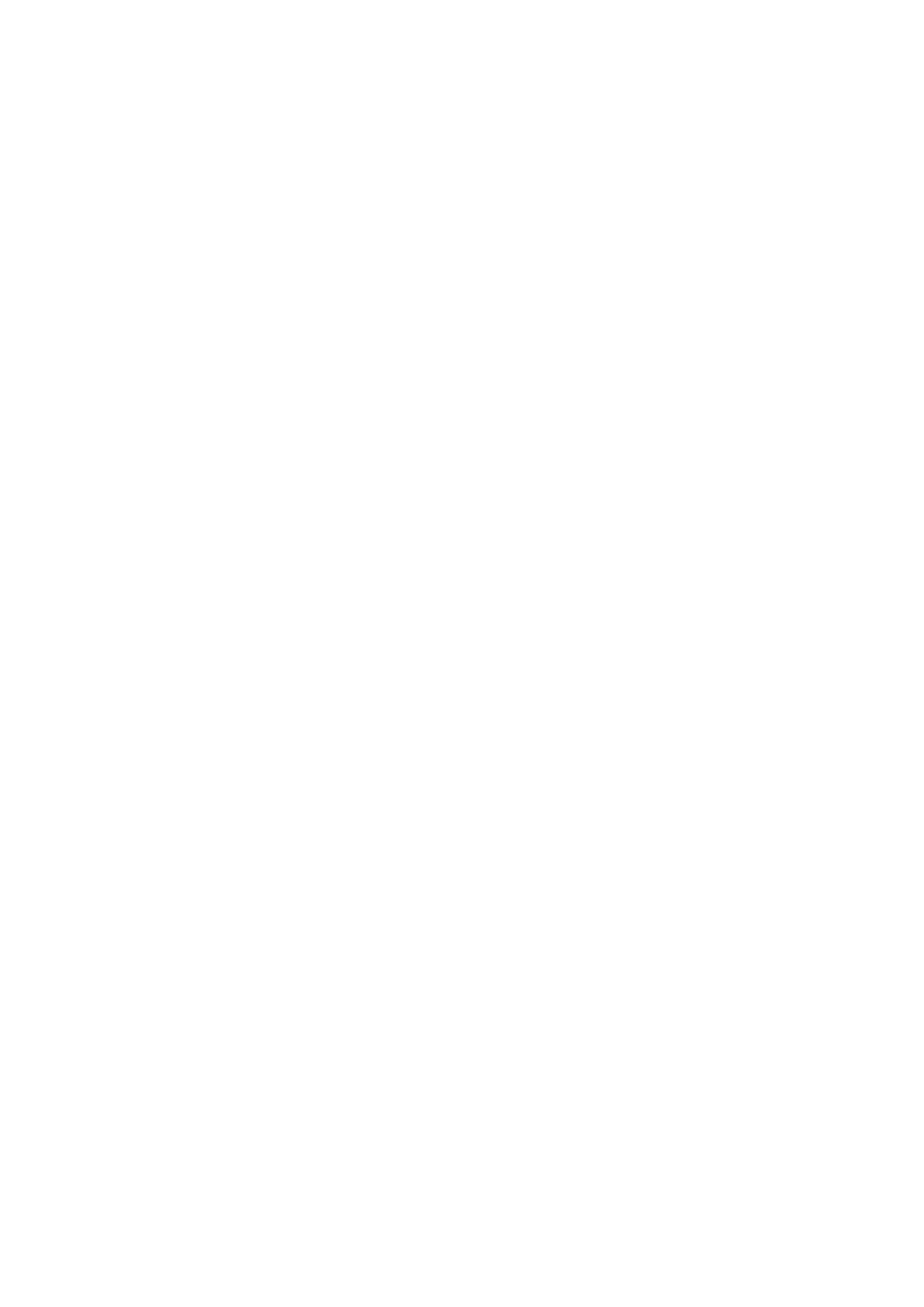### **CHEP 2009**

### **Monday, March 23, 2009**

#### **Plenary: Monday - Congress Hall (9:30 AM - 10:30 AM)**

#### **-Conveners: Harvey Newman**

| time [id] title                                                   | presenter                |
|-------------------------------------------------------------------|--------------------------|
| 9:30 AM:09] The LHC Machine and Experiments: Status and Prospects | Prof. BERTOLUCCI, Sergio |
| $ 10:00 $ $ \frac{10}{20} $ WLCG - Can we deliver ?               | Dr GEDDES, Neil          |

#### **Plenary: Monday - Congress Hall (11:30 AM - 1:00 PM)**

#### **-Conveners: Hiroshi Sakamoto**

| time [id] title                                                    | presenter        |
|--------------------------------------------------------------------|------------------|
| 11:30 例 2] Status and Prospects of LHC Experiments Data Acquisiton | Dr NEUFELD, Niko |
| 12:00 [PM1] Status and Prospects of The LHC Experiments Computing  | Prof. BOS, Kors  |
| 12:30 [90][4] LHC data analysis starts on a Grid - What's next?    | ROBERTSON, Les   |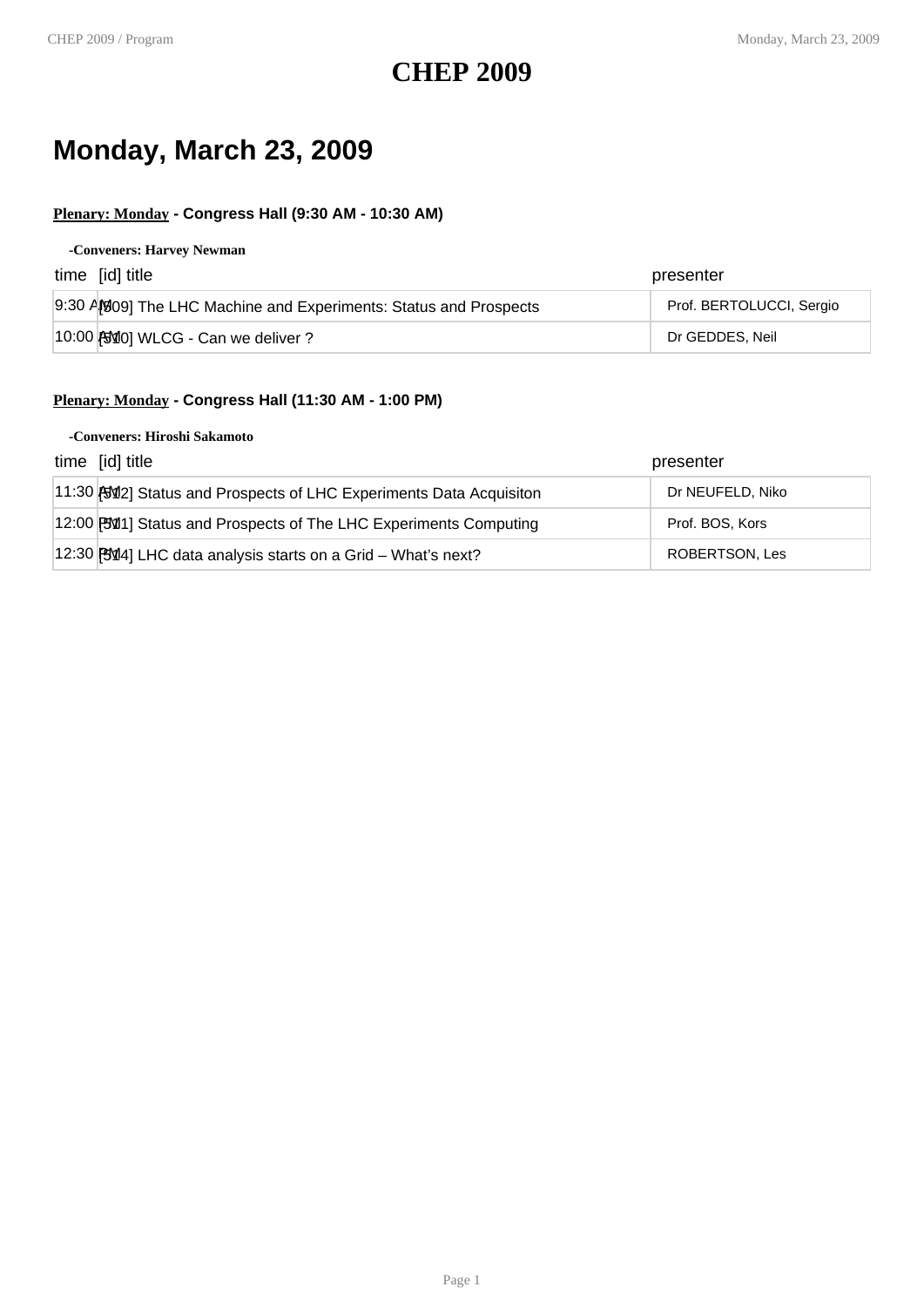### **Tuesday, March 24, 2009**

#### **Plenary: Tuesday - Congress Hall (9:00 AM - 10:30 AM)**

#### **-Conveners: Ian Bird**

| time [id] title                                                               | presenter            |
|-------------------------------------------------------------------------------|----------------------|
| 9:00 AM13] Interoperability - Grids, Clouds and Collaboratories               | PORDES, Ruth         |
| 9:30 AM23] Collaborating at a Distance: Operations Centres, Tools, and Trends | Dr GOTTSCHALK, Erik  |
| 10:00 \$10 Belle Monte-Carlo production on the Amazon EC2 cloud               | Prof. SEVIOR, Martin |

#### **Plenary: Tuesday - Congress Hall (11:30 AM - 1:00 PM)**

#### **-Conveners: Chen Gang**

| time [id] title                                                                                                                                                                               | presenter           |
|-----------------------------------------------------------------------------------------------------------------------------------------------------------------------------------------------|---------------------|
| 11:30 <b>[591]</b> Addressing the Challenges of High Performance Computing with IBM<br>Innovation and iDataPlex: Take Advantage of Cooler, Denser, and More<br><b>Efficient Compute Power</b> | MCKNIGHT, Grega     |
| 12:00 [5982] More Computing with Less energy.                                                                                                                                                 | Dr PAWLOWSKI, Steve |
| 12:30 [9927] Datacenter Re-Evolution - Change Happens                                                                                                                                         | Prof. NELSON, Dean  |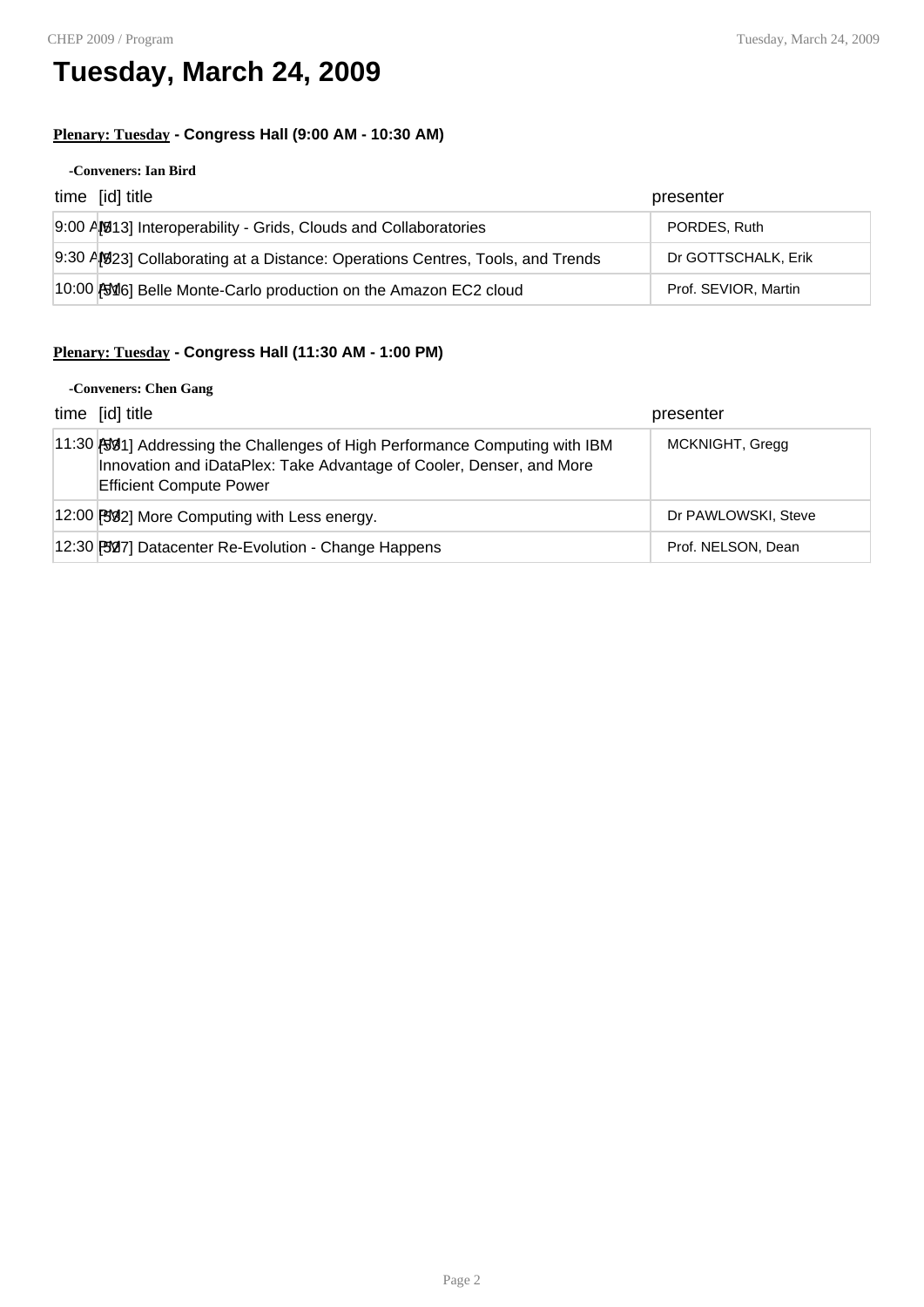## **Wednesday, March 25, 2009**

#### **Plenary: Wednesday - Congress Hall (9:00 AM - 10:30 AM)**

#### **-Conveners: Nobuhiko Katayamu**

| time [id] title                                     | presenter             |
|-----------------------------------------------------|-----------------------|
| 9:00 AM921] Optical Networks - Evolution and Future | Prof. DÖBBELING, Hans |
| 9:30 AM 15] Grid Security and Identity Management   | ALTUNAY, Mine         |
| 10:00 \$25] Computing for the RHIC Experiments      | Prof. LAURET, Jerome  |

### **Plenary: Wednesday - Congress Hall (11:00 AM - 1:00 PM)**

#### **-Conveners: Lothar Bauerdick**

| time [id] title                                                                                | presenter            |
|------------------------------------------------------------------------------------------------|----------------------|
| 11:00 [60] [50] Software Developments Tools and Techniques, Core Performance                   | Dr CALAFIURA, Paolo  |
| 11:30 [50] Geometry, Reconstruction and Event Visualization                                    | Prof. ELSING, Markus |
| 12:00 PM9] Data and metadata management - distributed data access and distributed<br>databases | Dr DUELLMANN, Dirk   |